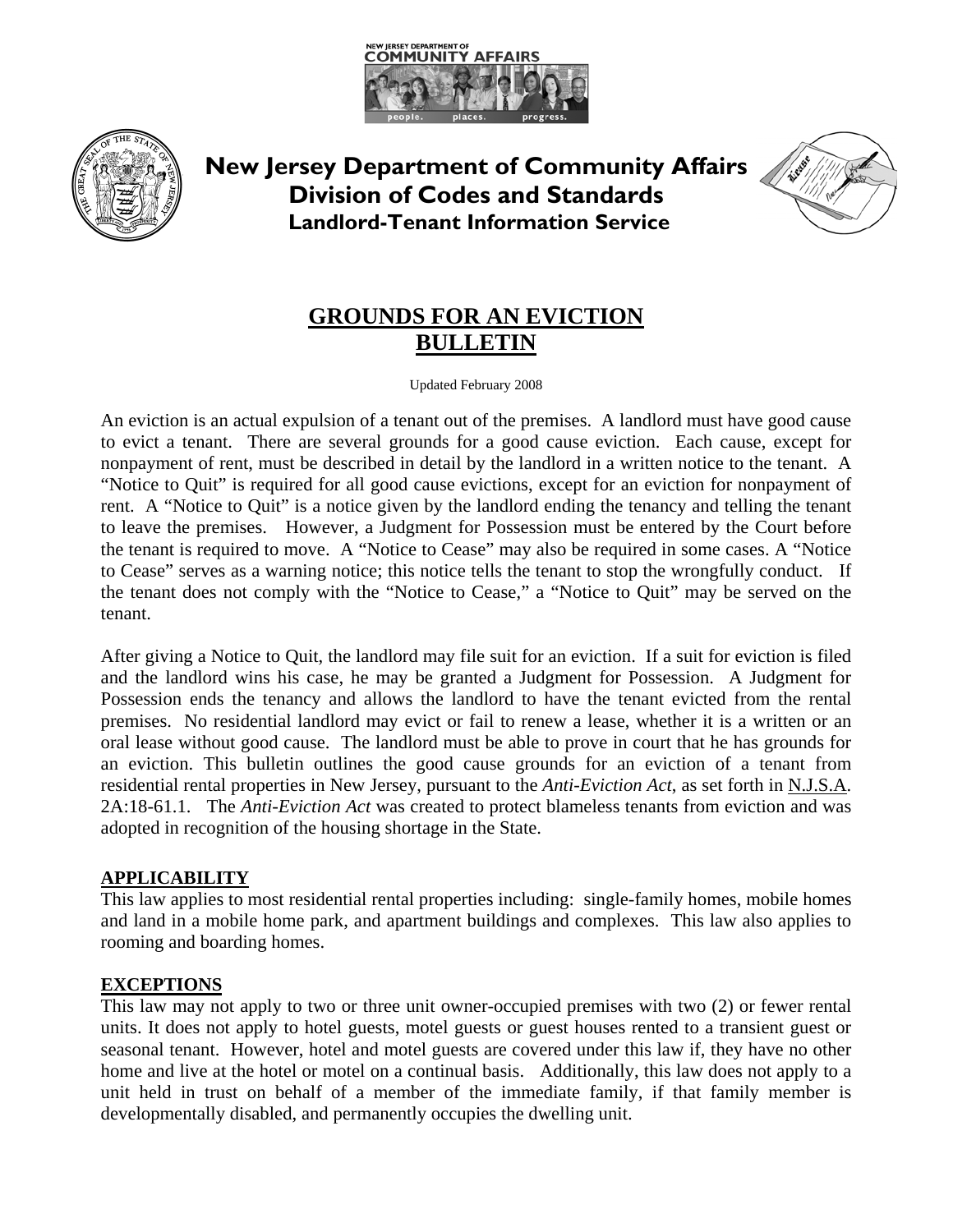# **GROUNDS FOR EVICTION**

# **a. Failure to Pay Rent**

If a tenant fails to pay rent, the landlord may immediately take legal action to have the tenant evicted. The landlord is not required to give the tenant notice before filing an eviction suit, except if the tenant resides in federally subsidized housing. If the tenant resides in federally subsidized housing a 14-day notice must be given before filing a suit for eviction.

*Note: A tenant may not be evicted for nonpayment of rent, if the tenant used the unpaid portion of rent to continue utility services to the rental premises after receiving notice that the services were in danger of being discontinued, and if the landlord was responsible for the payment of those utility services and did not make the payments required to retain the use of those services. These utilities include: electric, gas, water and sewer. The money used to pay for the continuance of those services shall be considered part of the rent payment.* 

# **b. Disorderly Conduct**

If after given written Notice to Cease disorderly conduct, the tenant continues the disorderly conduct and that conduct destroys the peace and quiet of the other tenants living in the house or neighborhood, the landlord may file a suit for eviction. *A Notice to Quit must be served on the tenant at least three days prior to filing a suit for eviction.*

#### **c. Damage or Destruction to the Property**

The tenant may be evicted if he has intentionally or by reason of gross negligence caused or allowed destruction, damage or injury to the property. *A Notice to Quit must be served on the tenant at least three days prior to filing a suit for eviction***.**

#### **d. Substantial Violation or Breach of the Landlord's Rules and Regulations**

If after given a written Notice to Cease violating or breaching reasonable rules and regulations contained in the lease or accepted in writing by the tenant, the tenant continues to substantially violate or breach the rules and regulations, the landlord may file a suit for eviction. *A Notice to Quit must be served on the tenant at least one month prior to filing the suit for eviction. In addition, any notices must be given on or before the start of a new month.* 

#### **e. Violation or Breach of Covenants or Agreements Contained in the Lease**

- **1)** If the tenant continues to substantially violate or breach the reasonable covenants or agreements contained in the lease, after given written Notice to Cease violating or breaching those covenants or agreements and if the landlord has reserved a right of re-entry in the lease, the landlord may file a suit for eviction. *A Notice to Quit must be served on the tenant at least one month prior to filing the suit for eviction.*
- **2)** In public housing, if the tenant has substantially violated or breached any of the covenants or agreements contained in the lease, pertaining to illegal uses of controlled dangerous substances, or other illegal activities, the landlord may file a suit for eviction. The covenant or agreement must conform to federal guidelines and must have been in effect at the beginning of the lease term. The landlord does not have to give Notice to Cease the illegal activity before filing for a Notice to Quit*. A Notice to Quit must be served on the tenant in accordance with federal regulations pertaining to public housing.*

*Note: A public housing authority may evict a tenant when a member of the tenant's household or guest engages in drug-related activity, even if the tenant did not know of the drug related activity. Dept. of Housing and Urban Development v. Rucker, 122 S.Ct. 1230 (2002).*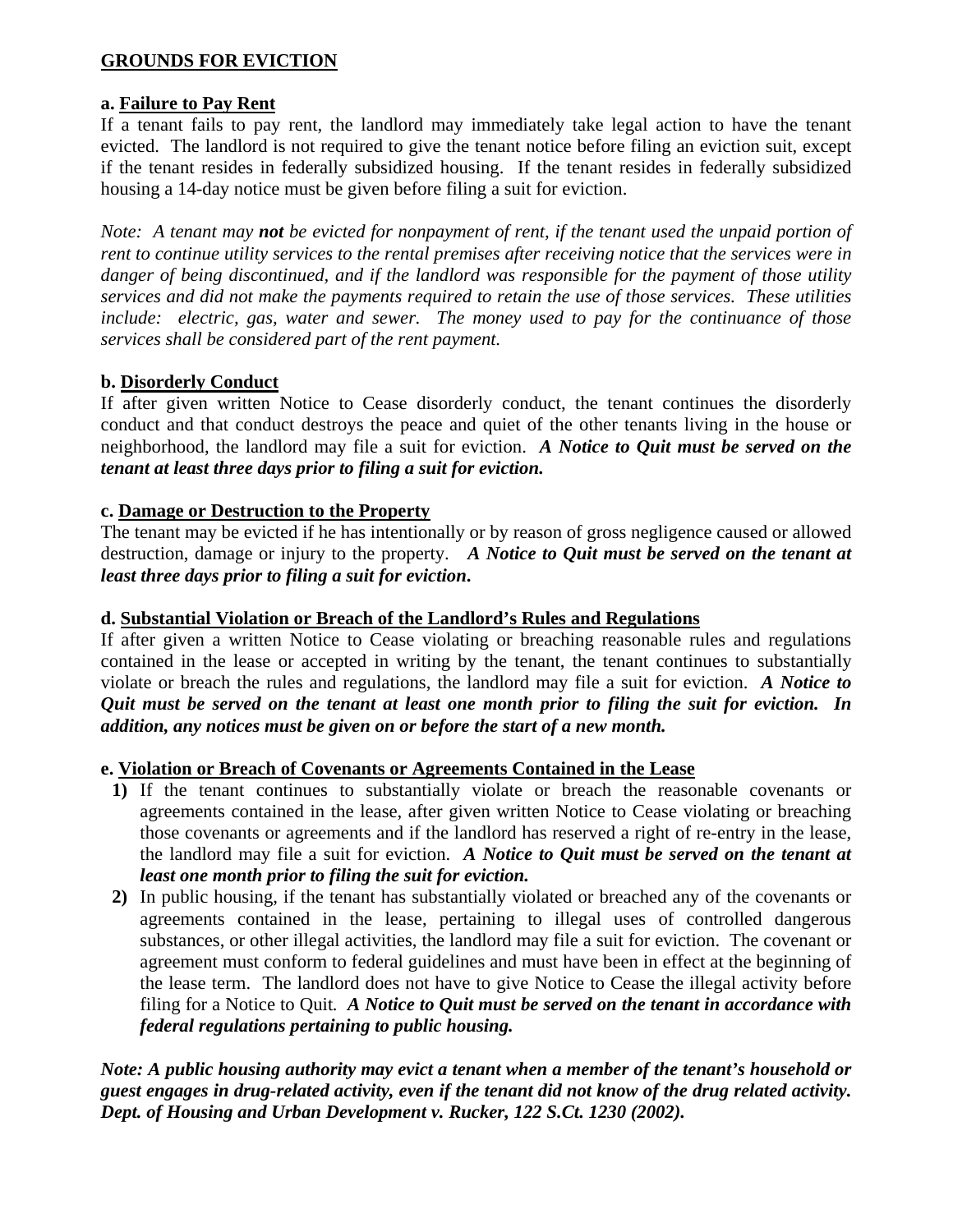# **f. Failure to Pay Rent Increase**

If a tenant fails to pay rent after being given notice of a rent increase and a Notice to Quit, the landlord may file a suit for eviction. The rent increase must not be unconscionable and must comply with all other laws or municipal ordinances, including rent control. *A Notice to Quit must be served on the tenant at least one month prior to filing the suit for eviction.*

*Note: If the tenant believes the rent increase is unconscionable, he may withhold a portion of the rent. He may withhold the difference between the old rent rate and the new increased rate. However, the landlord may file a suit for eviction and the court would determine if the rent increase is unconscionable.* 

# **g. Health and Safety Violation or Removal from the Rental Market**

A tenant may be evicted if the following conditions apply:

- 1) The landlord has been cited by an inspector and needs to board up or demolish the property because of substantial health and safety violations and because it is financially difficult to fix the violations.
- 2) The landlord needs to fix health and safety violations and it is not possible to do so, while the tenant resides at the property. When the landlord serves the eviction notice he must also notify the Department of Community Affairs, Landlord-Tenant Information Service, P.O. Box 805, Trenton, New Jersey 08635-0805. In addition, upon request, the landlord must provide the Department of Community Affairs with information as required under the law, so that the Department may prepare a report informing all parties and the court of the feasibility of the landlord to fix the violations without removing the tenants from the property.
- 3) The landlord needs to correct an illegal occupancy and it is not possible to correct this violation without removing the tenant.
- 4) A governmental agency wants to permanently take the property off the rental market, so that it can redevelop or clear land in a blighted area.

*A Notice to Quit must be served on the tenant at least three months before filing a suit for eviction. The tenant can't be evicted until relocation assistance is provided.* 

*Note: Tenants evicted under this cause may be eligible for financial and other assistance for relocation. If eligible, this assistance must be provided before the tenant can be evicted. Information on relocation assistance can be obtained from the Relocation Assistance Program of the Division of Codes and Standards, P.O. Box 802, Trenton, New Jersey 08625-0806, (609) 984- 7609.* 

*Any tenant evicted under g. 3) (illegal occupancy) is entitled to relocation assistance in an amount equal to six times the tenant's monthly rent. The landlord is responsible for paying the tenant's relocation expenses. Any tenant who does not receive the required payment from the landlord at least five days prior to his or her removal from the premises, may receive payment from a revolving relocation assistance fund established by the municipality. The landlord will be required to repay the money to the municipality. (Pursuant to N.J.S.A. 2A:18-61.1g.)* 

*However, if the municipality has not established a relocation assistance fund, and the landlord does not pay the relocation funds within the required time, interest will accrue on the unpaid balance at the rate of 18% per year until the amount due, including interest is paid in full to the tenant. The amount due to the tenant is a lien on the property. The tenant may file a lien statement with the county clerk or registrar in order to enforce the lien. (Pursuant to N.J.S.A. 2A:18-61.1h.)*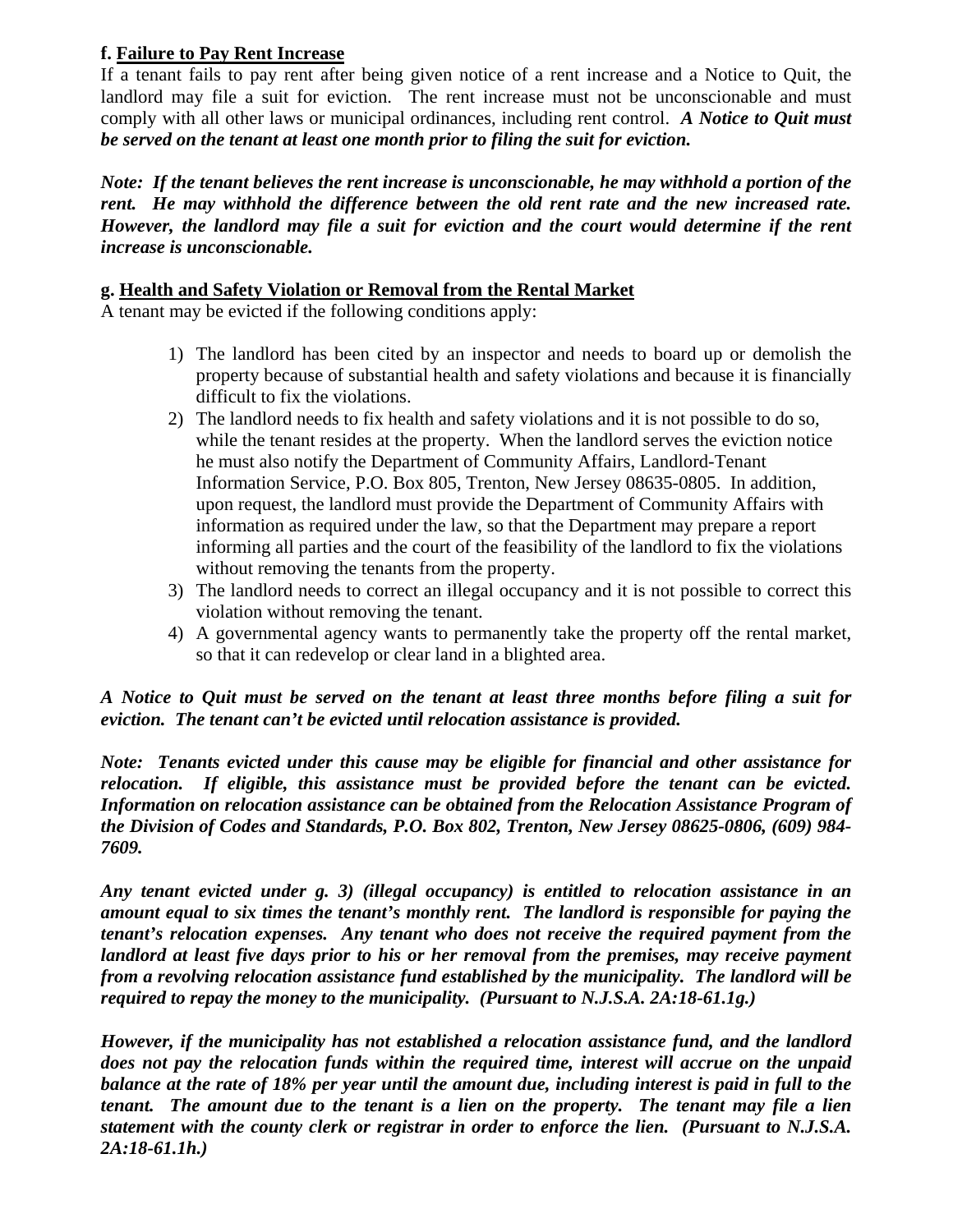# **h. The Landlord Wants to Permanently Retire the Property from Residential Use**

If the landlord wants to permanently retire a building or mobile home park from residential use, provided the circumstances covered under section (g) above do not apply, the landlord may file suit for eviction. *A Notice to Quit must be served on the tenant at least 18 months prior to filing the suit for eviction.**No legal action may be taken until the lease expires.* 

# **i. Refusal to Accept Reasonable Changes in the Terms and Conditions of the Lease**

When the lease expires, the landlord may propose reasonable but substantial changes to the terms and conditions of the lease. If after written notice the tenant refuses to accept those changes the landlord may file suit for eviction and the court will determine if the proposed changes are reasonable. In cases where a tenant has received a notice of termination on any of the grounds listed in section (k) below, has a protected tenancy status pursuant to the "Senior Citizens and Disabled Protected Tenancy Act," or pursuant to the "Tenant Protection Act of 1992," the landlord or owner shall have the burden of proving that any changes in the terms and conditions of the lease, rental or regulations are reasonable and does not substantially reduce the rights and privileges that the tenant was entitled to prior to the conversion. *A Notice to Quit must be served on the tenant at least one month before filing suit for eviction.* 

*Note: The Senior Citizens and Disabled Protected Tenancy Act protects qualifying tenants from changes in the terms of the tenancy or rent increases, which rests solely on the landlord's decision to convert the rental premises.* 

# **j. Tenant Continously Fails to Pay Rent or Habitually Pays Late**

If the tenant continuously fails to pay rent or habitually pays late, after written Notice to Cease, the landlord may file a suit for eviction. *A Notice to Quit must be served on the tenant at least one month before filing a suit for eviction.*

*Note: The Courts have ruled that habitual late payments means more than one (1) late payment following the Notice to Cease. Also the N.J. Supreme Court ruled that a landlord after giving a tenant a notice to cease late payments, must continue to give the tenant reasonable and sufficient notice when accepting further late payments, that continued late payments from the tenant would result in an eviction action. If the landlord does not give this continued notice, the original Notice to Cease given to the tenant may be considered waived by the Court.* 

# **k. Conversion to Condominium, Cooperative or Fee Simple Ownership**

If the landlord or owner of a building or mobile home park is converting the property from the rental market to a condominium, cooperative or fee simple ownership of two or more dwelling units or park sites, except as hereinafter provided in subsection (l) below, the landlord may file a suit for eviction. The landlord must comply with the regulations governing conversion to condominiums and cooperatives, before a warrant for possession shall be issued.Up to five one-year stays if eviction shall be granted by the court if the tenant has *not* been offered a reasonable opportunity to examine and rent comparable housing. However, not more than one-year stay shall be granted if the landlord allows the tenant five months' free rent as compensation for hardship in relocation. No action for possession shall be brought against a senior citizen tenant or disabled tenant with protected tenancy status pursuant to the "Senior Citizens and Disabled Protected Tenancy Act of 1992," as long as the agency has not terminated the protected tenancy status or the protected tenancy period has not expired.*A Notice to Quit must be served on the tenant at least three years before filing a suit for eviction. No legal action may be taken until the lease expires.*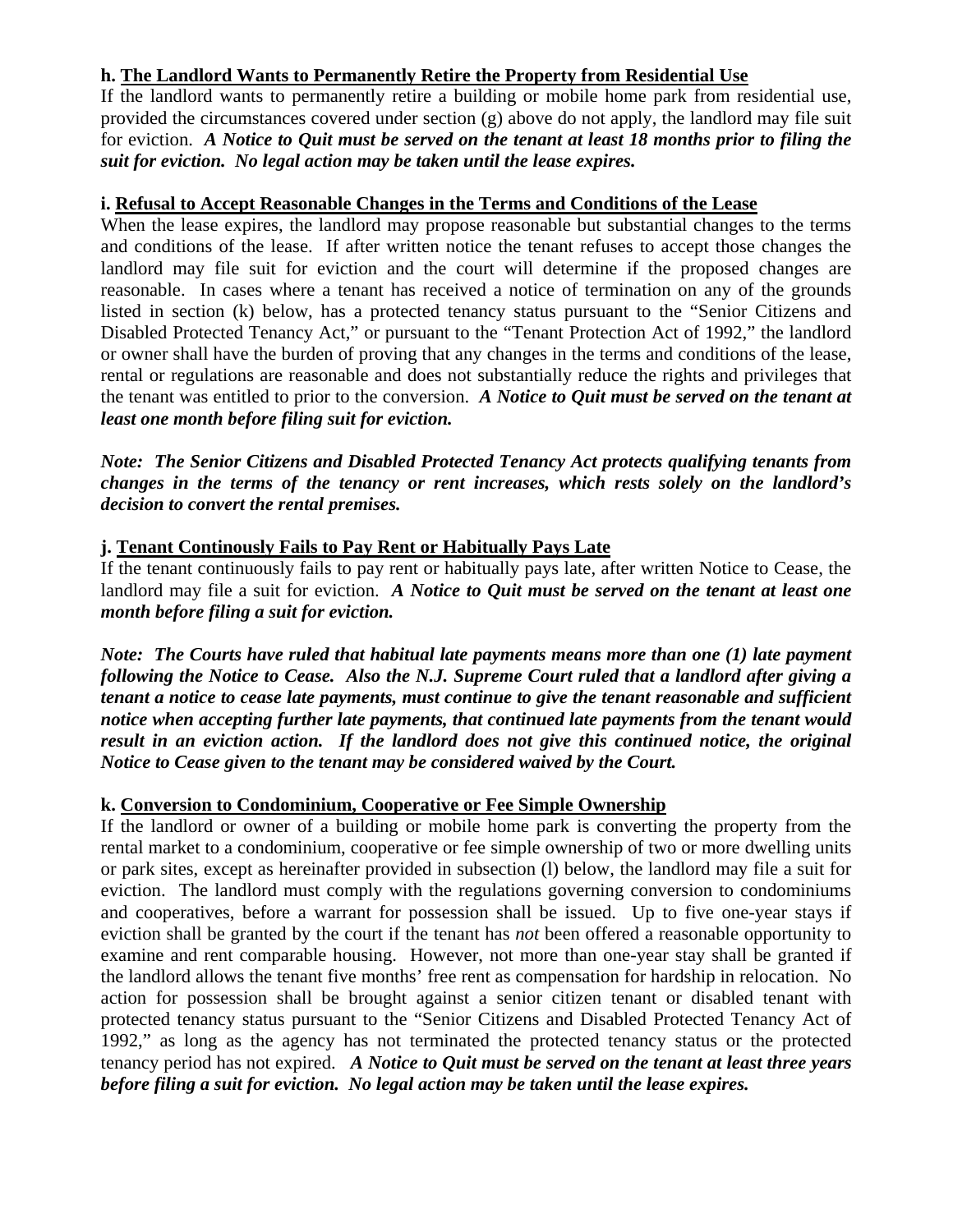# **l***.* **Tenancy After Conversion to Condominium, Cooperative or Fee Simple Ownership**

- 1) The landlord may file for eviction, if the owner of a building or mobile home park, which is constructed as or being converted to a condominium, cooperative or fee simple ownership, seeks to evict a tenant or sublessee whose initial tenancy began after the master deed, agreement establishing the cooperative or subdivision plat was recorded, because the owner has contracted to sell the unit to a buyer who seeks to personally occupy it and the contract for sale calls for the unit to be vacant at the time of closing. However, no action shall be brought against a tenant under paragraph one (1) of this subsection unless the tenant was given a statement, informing the tenant that the property is being converted. *A Notice to Quit must be served on the tenant at least two months prior to filing suit for eviction. No legal action may be taken until the lease expires.*
- 2) The landlord may file for eviction, if the owner of three or less condominium or cooperative units seeks to evict a tenant whose initial tenancy began, by rental, after the master deed or agreement establishing the cooperative was recorded, because the owner seeks to personally occupy the unit, or has contracted to sell the unit to a buyer who seeks to personally occupy it and the contract for sale calls for the unit to be vacant at the time of closing. *A Notice to Quit must be served on the Tenant at least two months prior to filing suit for eviction. No legal action may be taken until the lease expires.*
- 3) The landlord may file for eviction, if the owner of a building with three residential units or less seeks to personally occupy a unit, or has contracted to sell the residential unit to a buyer who wishes to personally occupy it and the contract for sale calls for the unit to be vacant at the time of closing. *A Notice to Quit must be served on the Tenant at least two months prior to filing suit for eviction. No legal action may be taken until the lease expires.*

# **m. Tenancy Based on Employment**

If a tenant resides in the property on the condition that, he is employed by the landlord as a superintendent, janitor or in some other job and that employment is terminated the landlord may file suit for eviction. *A Notice to Quit must be served on the tenant three days prior to filing a suit for eviction.* 

# **n. Conviction of a Drug Offense Committed on the Property**

The landlord may file suit for eviction, if the tenant, including juveniles who have been found by the Court to be delinquent, has been convicted of or pleaded guilty to drug offenses that took place on the property, and has not in connection with his sentence either (1) successfully completed or (2) been admitted to and continues during probation participation toward completion of a drug rehabilitation program. Also, if the tenant lets a person who has been convicted of or pleaded guilty to drug offenses, occupy the premises for residential purposes whether it is continuously or occasionally, the landlord may file for eviction. This does not apply to a tenant allowing a juvenile to reside at the property where the juvenile has been found to be delinquent due to use or possession of drugs. *No eviction suit may be brought more than two years after: the juvenile was found to be delinquent; conviction of the person; or after the person's release from incarceration whichever is later. A Notice to Quit must be served on the tenant at least three days prior to filing suit for eviction.*

# **o. Conviction of Assaulting or Threatening the Landlord, His Family or Employees**

The landlord may file for eviction, if the tenant has been convicted of or pleaded guilty to, or if a juvenile has been found by the court to be delinquent due to an offense involving assault or terrorist threats against the landlord, a member of the landlord's family or an employee of the landlord. Also, if the tenant permits a person he knows has been convicted of or has pleaded guilty to these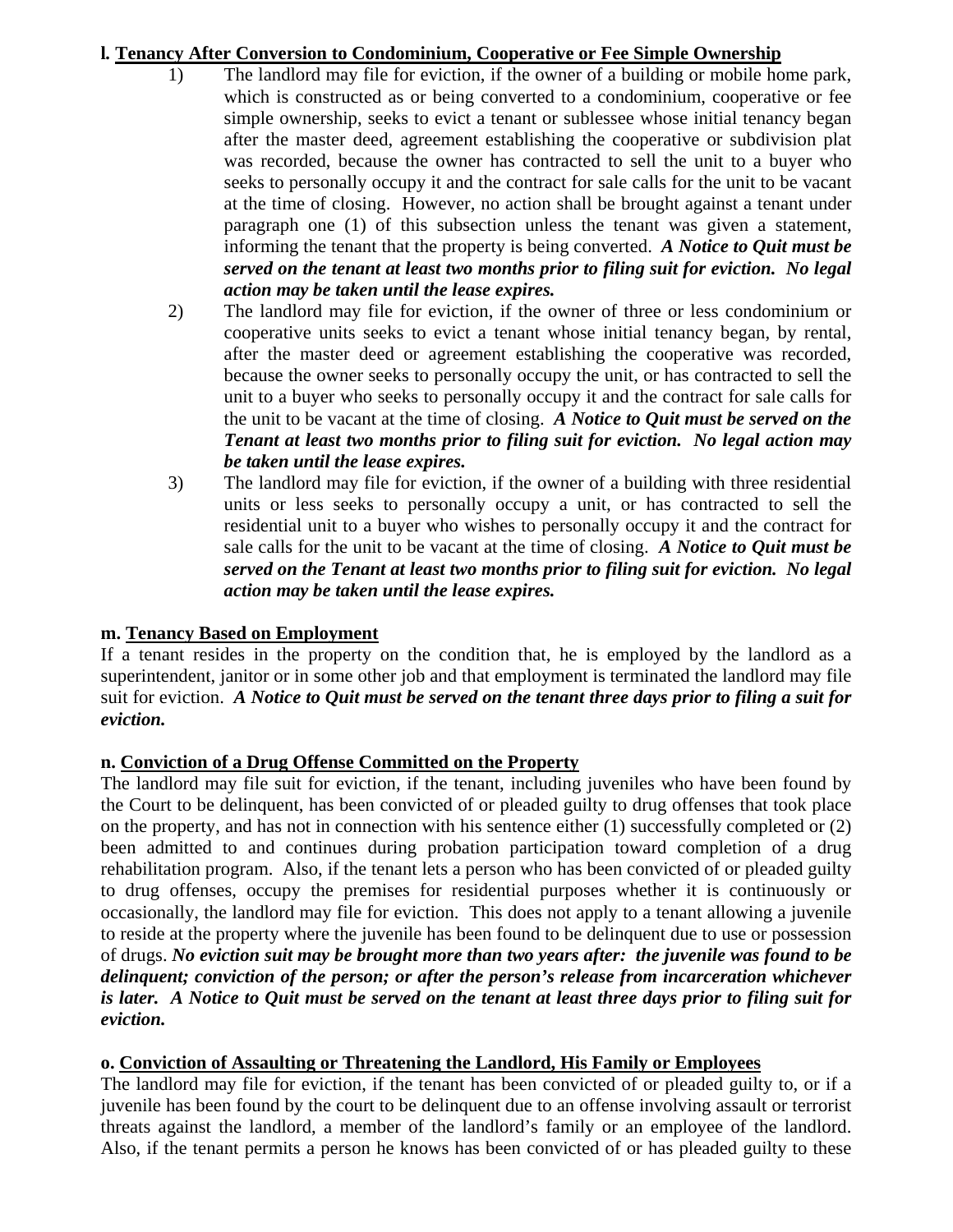actions to reside at the premises continuously or occasionally, the landlord may file suit for eviction. *No eviction suit may be brought more than two years after: the juvenile was found to be delinquent; conviction of the person; or after the person's release from incarceration whichever is later. A Notice to Quit must be served on the tenant at least three days prior to filing a suit for eviction.* 

## **p. Civil Court Action that Holds Tenant Liable for Involvement in Criminal Activities**

The landlord may file for eviction, if the tenant is found by a civil court proceeding (not criminal) to be liable for involvement in theft of property located on the premises, involvement in assaults or terrorist threats against the landlord, a member of the landlord's family or an employee of the landlord, or involvement in illegal drug activities that takes place on the premises and that tenant has not in connection with his sentence for the drug offense either (1) successfully completed or (2) been admitted to and continues during probation participation towards completion of a drug rehabilitation program. Also, if the tenant permits a person he knows has been convicted of or has pleaded guilty to these actions, to reside at the premises continuously or occasionally, the landlord may file for eviction.This does not apply to a tenant allowing a juvenile to reside at the property where the juvenile has been found to be delinquent due to the use or possession of drugs**.** *No eviction suit may be brought more than two years after: the juvenile was found to be delinquent; conviction of the person; or after the person's release from incarceration whichever is later.**A Notice to Quit must be served on the tenant at least three days prior to filing suit for eviction.*

# **q. Conviction for Theft of Property**

The landlord may file for eviction, if the tenant has been convicted of or pleaded guilty to, or if a juvenile has been found to be delinquent by the Court due to an offense involving theft of property from the landlord or from tenants residing in the same building or complex. Also, if the tenant permits a person he knows has been convicted of or has pleaded guilty to these actions to reside at the premises continuously or occasionally, the landlord may file for eviction. *A Notice to Quit must be served on the tenant at least three days prior to filing suit for eviction.* 

# **EVICTIONS FOR OWNER-OCCUPIED TWO AND THREE FAMILY DWELLINGS**

In addition to the causes listed above, a tenant residing in an owner-occupied two or three family dwelling may be evicted if the landlord can show that the tenant is staying after the expiration of the lease and the landlord has given the tenant a written notice for delivery of possession of the property. Under this cause of not renewing the lease, a three month notice to quit must be given if an at will tenancy or year-to year tenancy exists. A one-month notice to quit is required for a month-to-month tenancy.

# **SELF-HELP EVICTIONS OR LOCKOUT**

Self-help evictions occur when the landlord or someone acting on the landlord's behalf enters into the dwelling unit without the permission of the tenant and without a judgment from the Court and forces the tenant to move. A lockout occurs when the landlord padlocks your door or changes your locks while you are not home and then refuses to allow you back into the premises. A lockout is also when the landlord shuts off the utilities in attempt to force you to move. **Self-help evictions or lockouts made by the landlord are illegal in New Jersey.** 

If a landlord attempts a self-help eviction or lockout, the tenant should call the police. If the landlord refuses to allow the tenant back into the premises after the police have warned the landlord about the illegal procedure, the landlord may be charged with a disorderly person's offense. Only a judge can order a legal eviction.